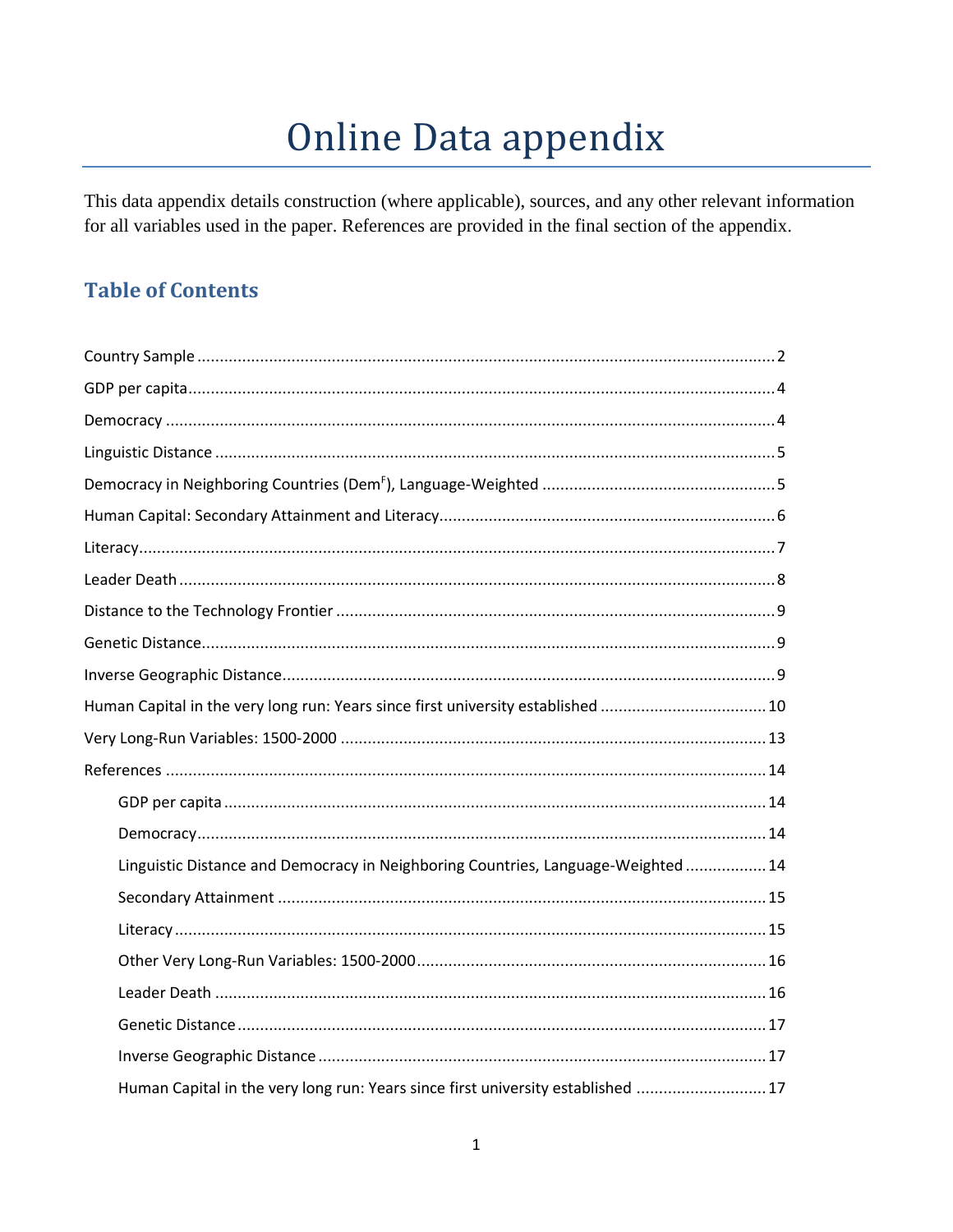## <span id="page-1-0"></span>**Country Sample**

Our country sample covers 141 countries. The countries also present in the restricted sample (Murtin and Wacziarg, 2013) appear below as well.

*Comparison of country sample between our sample (141 countries using literacy data) and restricted sample (73 countries using educational attainment from Morrisson and Murtin 2009)*

| Country             | Our<br>sample    | <b>Restricted</b><br><b>Sample</b> | Country          | Our<br>sample    | <b>Restricted</b><br><b>Sample</b> |
|---------------------|------------------|------------------------------------|------------------|------------------|------------------------------------|
| Afghanistan         | X                |                                    | Lao PDR          | X                |                                    |
| Albania             | X                |                                    | Latvia           | $\boldsymbol{X}$ |                                    |
| Algeria             | X                | $\boldsymbol{X}$                   | Lebanon          | $\boldsymbol{X}$ |                                    |
| Angola              | X                | $\boldsymbol{X}$                   | Lesotho          | X                |                                    |
| Argentina           | X                | X                                  | Liberia          | X                |                                    |
| Australia           | X                | $\boldsymbol{X}$                   | Libya            | $\boldsymbol{X}$ |                                    |
| Austria             | $\boldsymbol{X}$ | $\boldsymbol{X}$                   | Lithuania        | $\boldsymbol{X}$ |                                    |
| <b>Bahrain</b>      | X                |                                    | Madagascar       | $\boldsymbol{X}$ | X                                  |
| Bangladesh          | $\boldsymbol{X}$ |                                    | Malawi           | $\boldsymbol{X}$ | X                                  |
| <b>Belgium</b>      | X                | X                                  | Malaysia         | $\boldsymbol{X}$ | X                                  |
| <b>Benin</b>        | X                | $\boldsymbol{X}$                   | Mali             | $\boldsymbol{X}$ | X                                  |
| <b>Bhutan</b>       | X                |                                    | Mauritania       | $\boldsymbol{X}$ |                                    |
| <b>Bolivia</b>      | X                |                                    | <b>Mauritius</b> | X                |                                    |
| <b>Botswana</b>     | $\boldsymbol{X}$ |                                    | Mexico           | $\boldsymbol{X}$ | $\boldsymbol{X}$                   |
| <b>Brazil</b>       | X                | $\boldsymbol{X}$                   | Mongolia         | $\boldsymbol{X}$ |                                    |
| Bulgaria            | X                | $\boldsymbol{X}$                   | Morocco          | X                | X                                  |
| <b>Burkina Faso</b> | $\boldsymbol{X}$ |                                    | Mozambique       | $\boldsymbol{X}$ | X                                  |
| Burundi             | $\boldsymbol{X}$ |                                    | Myanmar          | $\boldsymbol{X}$ | X                                  |
| Cambodia            | X                |                                    | Namibia          | X                |                                    |
| Cameroon            | X                | $\boldsymbol{X}$                   | Nepal            | $\boldsymbol{X}$ |                                    |
| Canada              | X                | $\boldsymbol{X}$                   | Netherlands      | $\boldsymbol{X}$ | X                                  |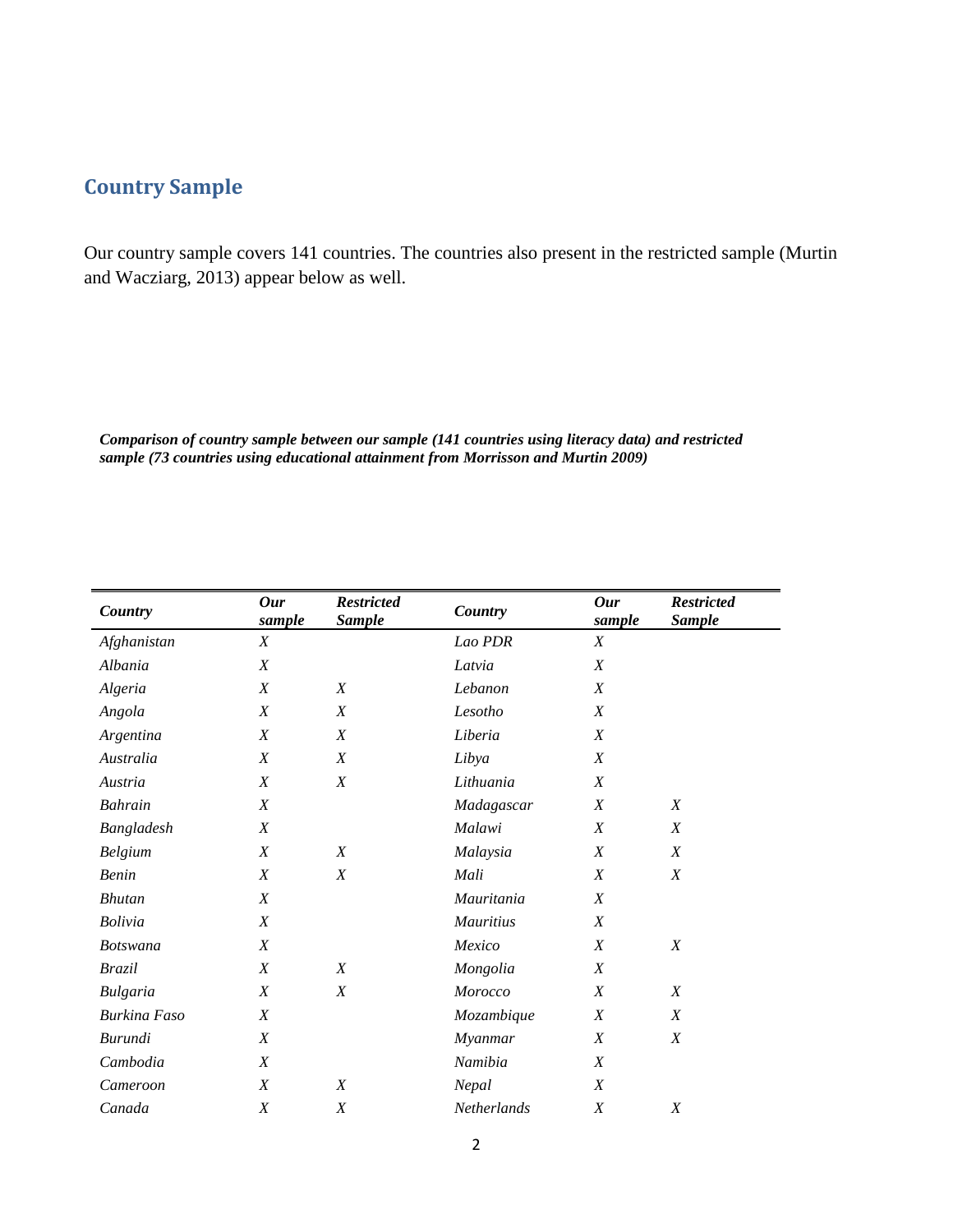| Cape Verde                  | X |   | New Zealand   | X | X |
|-----------------------------|---|---|---------------|---|---|
| Central African<br>Republic | X |   | Nicaragua     | X | X |
| Chad                        | X |   | <b>Niger</b>  | X | X |
| Chile                       | X | X | Nigeria       | X | X |
| China                       | X |   | <b>Norway</b> | X | X |
| Colombia                    | X |   | <i>Oman</i>   | X |   |
| Comoros                     | X |   | Pakistan      | X |   |
| Congo. Dem. Rep.            | X |   | Panama        | X | X |

#### *Table A1. contd.*

| Country                  | <b>Our</b><br>sample | <b>Restricted</b><br><b>Sample</b> | Country                   | <b>Our</b><br>sample | <b>Restricted</b><br><b>Sample</b> |
|--------------------------|----------------------|------------------------------------|---------------------------|----------------------|------------------------------------|
| Congo. Rep.              | $\boldsymbol{X}$     |                                    | Papua New Guinea          | $\boldsymbol{X}$     |                                    |
| Costa Rica               | $\boldsymbol{X}$     | $\boldsymbol{X}$                   | Paraguay                  | X                    | X                                  |
| Cote d'Ivoire            | $\boldsymbol{X}$     | $\boldsymbol{X}$                   | Peru                      | X                    | $\boldsymbol{X}$                   |
| Cuba                     | $\boldsymbol{X}$     | $\boldsymbol{X}$                   | Philippines               | $\boldsymbol{X}$     | $\boldsymbol{X}$                   |
| Cyprus                   | X                    |                                    | Poland                    | X                    |                                    |
| Denmark                  | $\boldsymbol{X}$     | $\boldsymbol{X}$                   | Portugal                  | X                    | X                                  |
| Djibouti                 | $\boldsymbol{X}$     |                                    | Qatar                     | $\boldsymbol{X}$     |                                    |
| Dominican Republic       | $\boldsymbol{X}$     | $\boldsymbol{X}$                   | Romania                   | X                    |                                    |
| Ecuador                  | $\boldsymbol{X}$     |                                    | <b>Russian Federation</b> | X                    |                                    |
| Egypt. Arab Rep.         | $\boldsymbol{X}$     | $\boldsymbol{X}$                   | Rwanda                    | $\boldsymbol{X}$     |                                    |
| El Salvador              | $\boldsymbol{X}$     | $\boldsymbol{X}$                   | Saudi Arabia              | X                    |                                    |
| <b>Equatorial Guinea</b> | X                    |                                    | Senegal                   | X                    | $\boldsymbol{X}$                   |
| Estonia                  | $\boldsymbol{X}$     |                                    | Sierra Leone              | $\boldsymbol{X}$     | $\boldsymbol{X}$                   |
| Fiji                     | $\boldsymbol{X}$     |                                    | Singapore                 | Χ                    |                                    |
| Finland                  | $\boldsymbol{X}$     | $\boldsymbol{X}$                   | Solomon Islands           | X                    |                                    |
| France                   | X                    | $\boldsymbol{X}$                   | Somalia                   | X                    |                                    |
| Gabon                    | $\boldsymbol{X}$     |                                    | South Africa              | X                    | $\boldsymbol{X}$                   |
| Gambia. The              | $\boldsymbol{X}$     |                                    | Spain                     | $\boldsymbol{X}$     | X                                  |
| Germany                  | $\boldsymbol{X}$     | $\boldsymbol{X}$                   | Sri Lanka                 | Χ                    |                                    |
| Ghana                    | $\boldsymbol{X}$     | X                                  | Sudan                     | X                    | $\boldsymbol{X}$                   |
| Greece                   | $\boldsymbol{X}$     | $\boldsymbol{X}$                   | Swaziland                 | $\boldsymbol{X}$     |                                    |
| Guatemala                | $\boldsymbol{X}$     | $\boldsymbol{X}$                   | Sweden                    | $\boldsymbol{X}$     | $\boldsymbol{X}$                   |
| Guinea                   | $\boldsymbol{X}$     |                                    | Switzerland               | X                    | $\boldsymbol{X}$                   |
| Guinea-Bissau            | $\boldsymbol{X}$     |                                    | Syrian Arab<br>Republic   | $\boldsymbol{X}$     | $\boldsymbol{X}$                   |
| Guyana                   | $\boldsymbol{X}$     | X                                  | Taiwan, China             | X                    |                                    |
| Haiti                    | $\boldsymbol{X}$     |                                    | Tanzania                  | $\boldsymbol{X}$     |                                    |
| Honduras                 | $\boldsymbol{X}$     | X                                  | <b>Thailand</b>           | X                    | $\boldsymbol{X}$                   |
| Hungary                  | $\boldsymbol{X}$     | X                                  | Togo                      | X                    |                                    |
| India                    | $\boldsymbol{X}$     | $\boldsymbol{X}$                   | Trinidad and<br>Tobago    | X                    |                                    |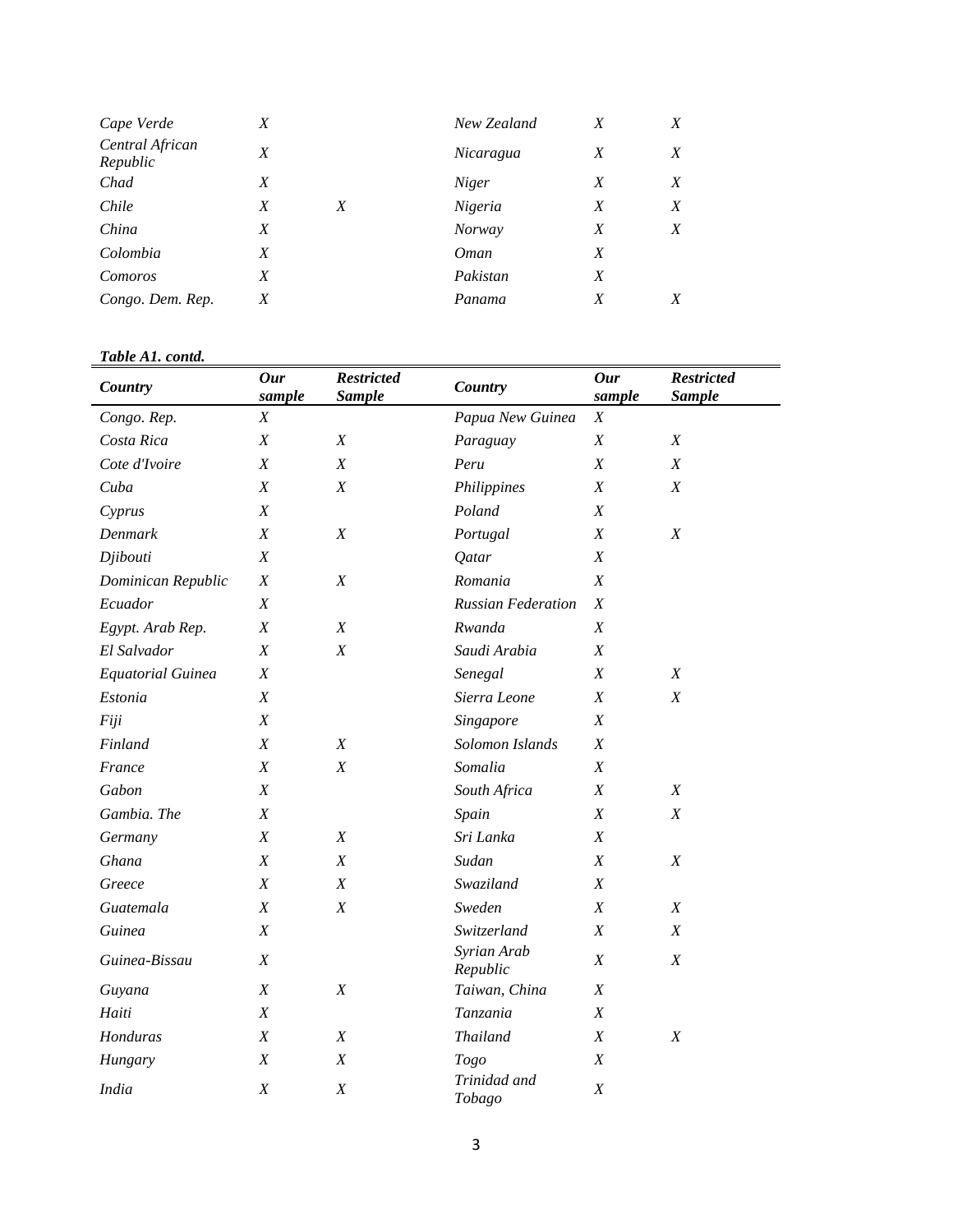| Indonesia          | X | X | Tunisia                        | X | X |
|--------------------|---|---|--------------------------------|---|---|
| Iran. Islamic Rep. | X | X | Turkey                         | X | X |
| <b>Iraq</b>        | X | X | Uganda                         | Χ | X |
| <i>Ireland</i>     | X | X | <b>United Arab</b><br>Emirates | X |   |
| <i>Israel</i>      | X |   | United Kingdom                 | X | X |
| Italy              | X | X | <b>United States</b>           | X | X |
| Jamaica            | X | X | Uruguay                        | X | X |
| Japan              | X | X | Venezuela. RB                  | X | X |
| Jordan             | X |   | Vietnam                        | X |   |
| Kenya              | Χ | X | Yemen. Rep.                    | Χ |   |

#### *Table A1. contd.*

| Country          | 0ur<br>sample | <b>Restricted</b><br><i>Sample</i> | Country  | 0ur<br>sample | <b>Restricted</b><br><b>Sample</b> |
|------------------|---------------|------------------------------------|----------|---------------|------------------------------------|
| Korea. Dem. Rep. |               |                                    | Zambia   |               |                                    |
| Korea. Rep.      |               |                                    | Zimbabwe |               |                                    |
| Kuwait           |               |                                    |          |               |                                    |

#### <span id="page-3-0"></span>**GDP per capita**

A long detailed data appendix is available from the authors. In broad terms the data are constructed as follows. Maddison (2006) and its latest available update (Bolt and van Zanden, 2013) is the main source of data. Missing data are interpolated using geometric growth rates. We complement these data with real GDP per capita from the Penn World Tables version 7.1 (Heston, Summers and Aten, 2012), the World Bank's World Development Indicators (WDI) database, and The Conference Board Total Economy Database (CBTED). Post-1870 data for African nations are based on de la Escosura (2012). Missing data are backdated using urbanization rates and historical records from national sources, as detailed below.

In our very long-run analysis, we use GDP per capita in 1500 from Acemoglu *et al.* (2008).

#### <span id="page-3-1"></span>**Democracy**

We use the revised combined polity2 score from the Polity IV database Marshall *et al.* (2010). The polity2 score ranges from -10 to 10, where -10 is least democratic and 10 is most democratic. The polity2 score is an aggregate of sub-scores for each of the following regime features: constraints on executive power; competitiveness of political participation; competitiveness of executive recruitment; and openness of executive recruitment. Following Bruckner and Ciccone (2011), we treat interregnum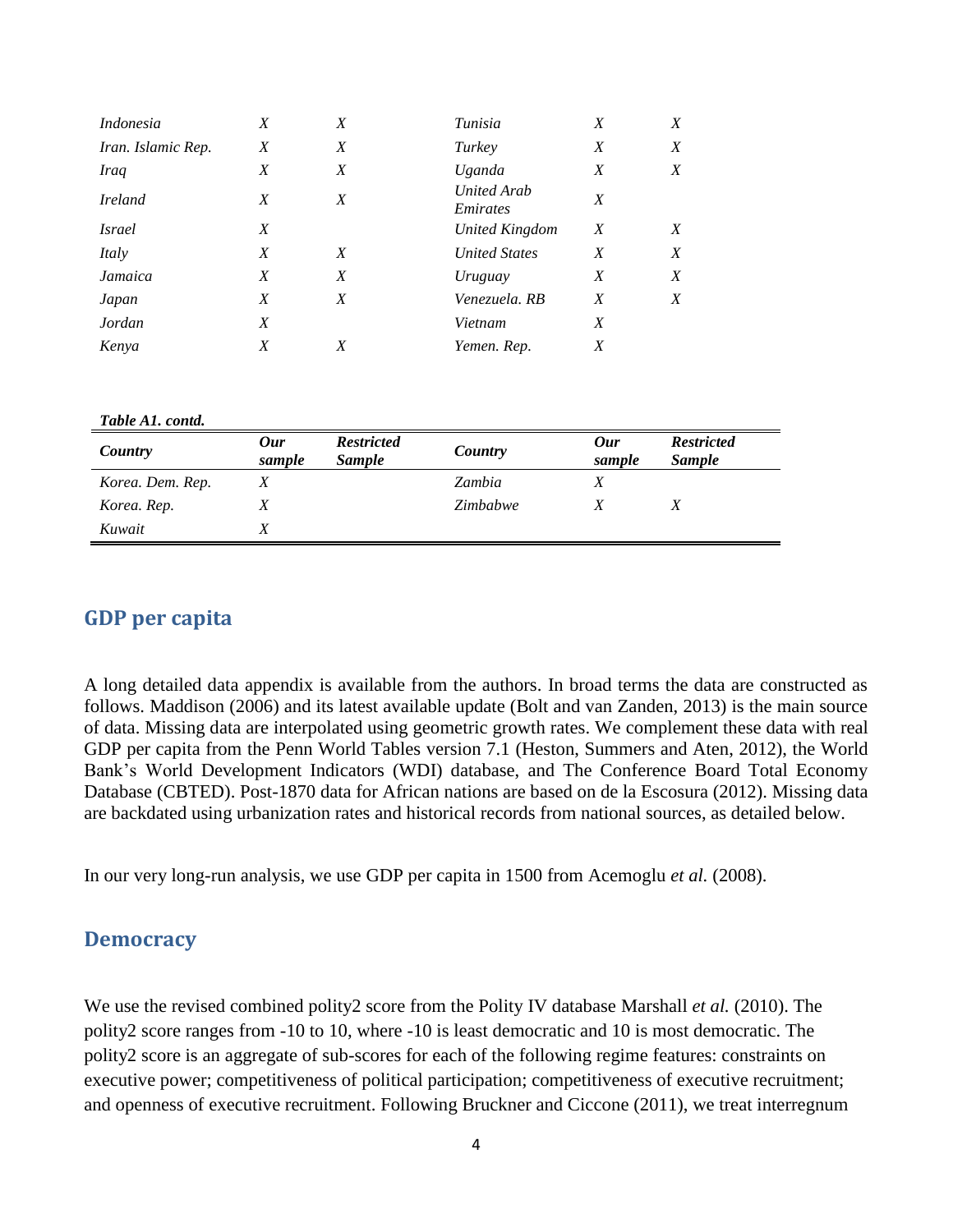periods as missing rather than keeping the value of 0 from Marshall *et al.* (2010). In other words, where no regime is prevalent in a given country-year, we treat the democracy score as missing rather than neutral. For ease of interpretation, we re-scale the polity2 score between 0 and 1.

#### <span id="page-4-0"></span>**Linguistic Distance**

The raw data for the linguistic distance weight was obtained from Fearon (2003) who retrieved the original data from Ethnologue (Lewis, 2009). Ethnologue is the largest collection of the linguistic lineage for 6,909 living languages in the world. The linguistic lineage takes the form of a language tree where every language belongs to a bigger language family (i.e. Indo-European, Afro-Asiatic) and can then be characterized by a number of different nodes. For example, English has a linguistic lineage with 5 nodes: Indo-European, Germanic, West, English, English. The distance between two languages can be calculated using the number of common nodes shared between each pair of language. Applying the formula from Putterman and Weil (2010), the distance between languages *m* and *n*, *dmn* can be calculated by

$$
d_{mn} = 1 - \left(\frac{\text{# of common nodes between m and n}}{0.5 \times (\text{# of nodes of m} + \text{# of nodes of n})}\right)^{\lambda}
$$

Following Fearon (2003), we use *λ=*0.5.

#### <span id="page-4-1"></span>**Democracy in Neighboring Countries (DemF), Language-Weighted**

For a given year, let  $C$  be the set of all countries in the sample for which we have democracy data. We instrument Dem  $_{i,t}$ , the level of democracy in country i at time t, with the language-weighted average of the remaining countries in the rest of the world, Z, where Z is  $C \mid \{i\}$ .

We use Putterman and Weil's (2010) formula to calculate the linguistic distance  $d_{i,j}$  between two countries. We therefore form the instrument, neighbouring countries' democracy weighted by language as follows: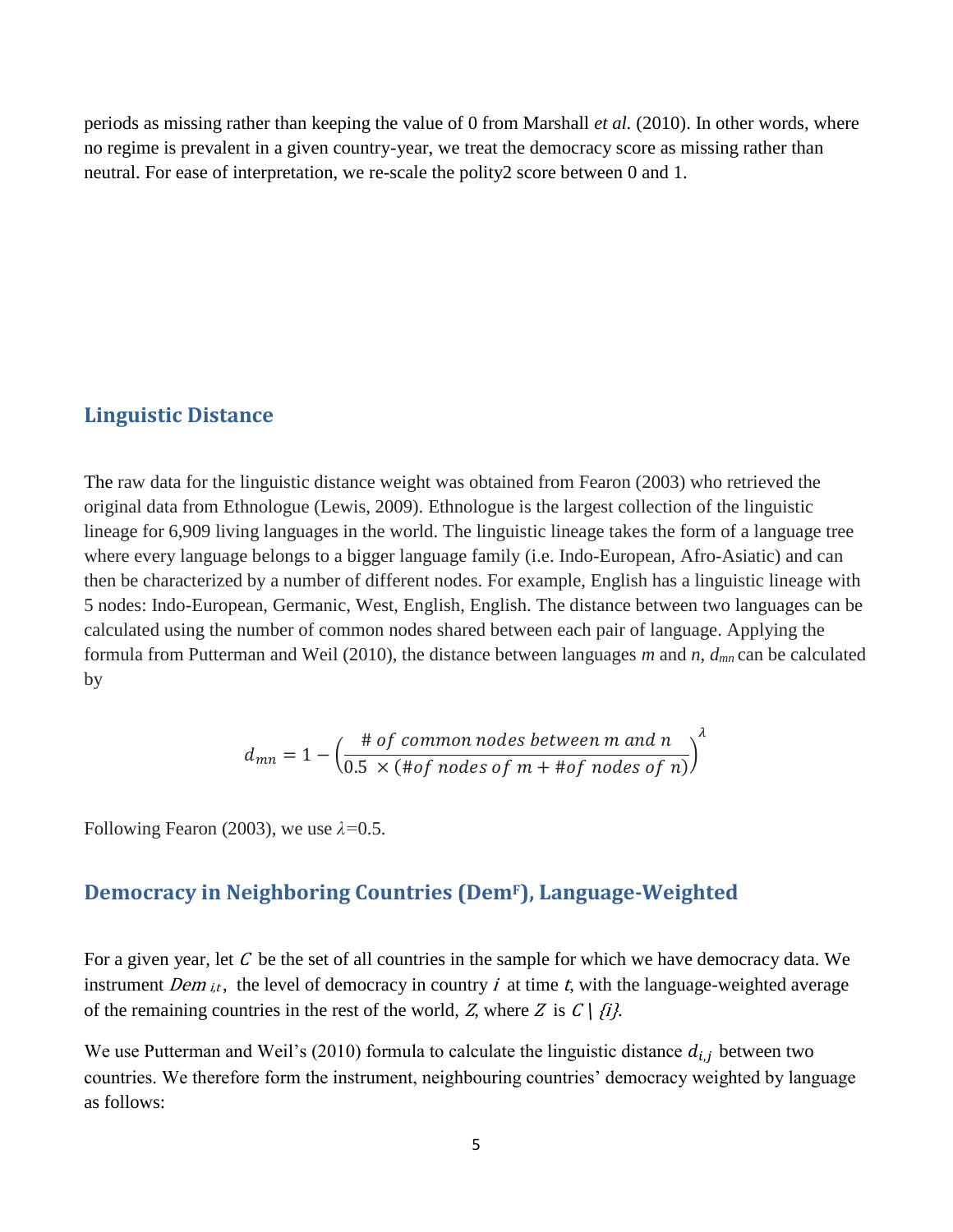$$
Dem_{i,t}^{F} = \frac{1}{\sum_{j=1}^{Z} d_{i,j}} \sum_{j=1}^{Z} Dem_{j,t} \times d_{i,j}
$$

## <span id="page-5-0"></span>**Human Capital: Secondary Attainment and Literacy**

Secondary educational attainment (*SecEdu)* is from Morrisson and Murtin (2009).

*Literacy* is measured by the literacy rate in the overall population. We collected literacy data as far back as available for 141 countries: from 1900 for 123 countries and from varying dates prior to 1900 for 18 countries. The breakdown is as follows:

#### From 1900:

| Afghanistan     | El Salvador       | Liberia          | <b>Singapore</b>               |
|-----------------|-------------------|------------------|--------------------------------|
| Albania         | Equatorial Guinea | Libya            | Solomon Islands                |
| Algeria         | Estonia           | Lithuania        | Somalia                        |
| Angola          | Fiji              | Madagascar       | South Africa                   |
| Argentina       | Finland           | Malawi           | Spain                          |
| <b>Bahrain</b>  | France            | Malaysia         | Sri Lanka                      |
| Bangladesh      | Gabon             | Mali             | Sudan                          |
| Benin           | Gambia. The       | Mauritania       | Swaziland                      |
| <b>Bhutan</b>   | Ghana             | <i>Mauritius</i> | Syrian Arab<br>Republic        |
| <b>Bolivia</b>  | Greece            | Mongolia         | Taiwan, China                  |
| <b>Botswana</b> | Guatemala         | <i>Morocco</i>   | Tanzania                       |
| Brazil          | Guinea            | Mozambique       | <b>Thailand</b>                |
| Bulgaria        | Guinea-Bissau     | Myanmar          | <b>Togo</b>                    |
| Burkina Faso    | Guyana            | Namibia          | Trinidad and<br>Tobago         |
| Burundi         | Haiti             | Nepal            | Tunisia                        |
| Cambodia        | Honduras          | Nicaragua        | Turkey                         |
| Cameroon        | Hungary           | Niger            | Uganda                         |
| Canada          | <i>India</i>      | Nigeria          | <b>United Arab</b><br>Emirates |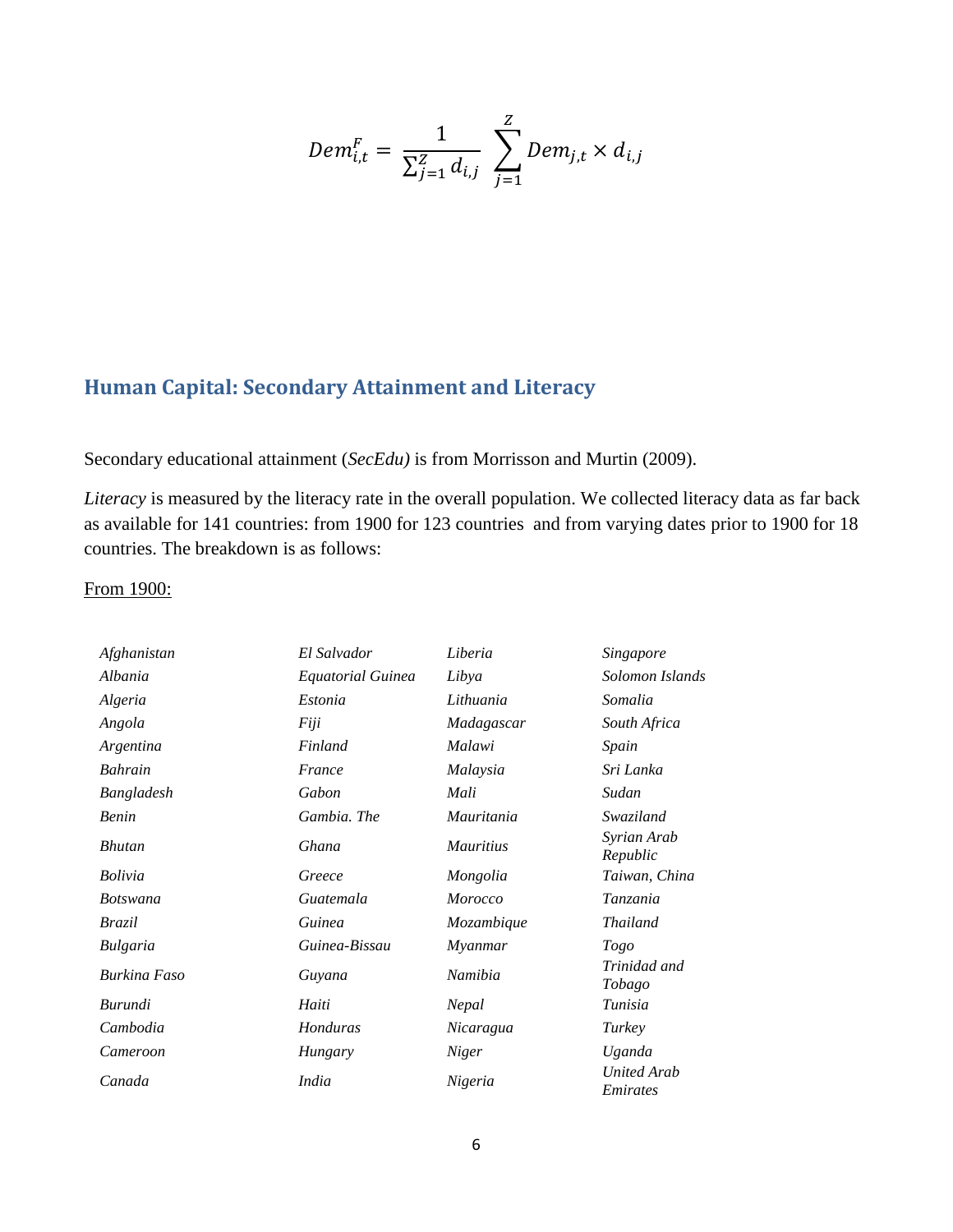| Cape Verde               | <i>Indonesia</i>   | <i>Oman</i>               | Uruguay       |
|--------------------------|--------------------|---------------------------|---------------|
| Central African Republic | Iran. Islamic Rep. | Pakistan                  | Venezuela. RB |
| Chad                     | Iraq               | Panama                    | Vietnam       |
| Chile                    | <i>Israel</i>      | Papua New Guinea          | Yemen. Rep.   |
| China                    | Jamaica            | Paraguay                  | Zambia        |
| Colombia                 | Japan              | Peru                      | Zimbabwe      |
| Comoros                  | Jordan             | Philippines               |               |
| Congo. Dem. Rep.         | Kenya              | Poland                    |               |
| Congo. Rep.              | Korea. Dem. Rep.   | Portugal                  |               |
| Costa Rica               | Korea. Rep.        | <i>Oatar</i>              |               |
| Cote d'Ivoire            | Kuwait             | <b>Russian Federation</b> |               |
| Cyprus                   | Lao PDR            | Rwanda                    |               |
| Djibouti                 | Latvia             | Saudi Arabia              |               |
| Dominican Republic       | Lebanon            | Senegal                   |               |
| Ecuador                  | Lesotho            | Sierra Leone              |               |

#### Pre-1900:

| Year first available |
|----------------------|
| 1861                 |
| 1830                 |
| 1870                 |
| 1899                 |
| 1873                 |
| 1899                 |
| 1830                 |
| 1851                 |
| 1871                 |
| 1895                 |
| 1820                 |
| 1861                 |
| 1873                 |
| 1899                 |
| 1873                 |
| 1830                 |
| 1820                 |
| 1870                 |
|                      |

## <span id="page-6-0"></span>**Literacy**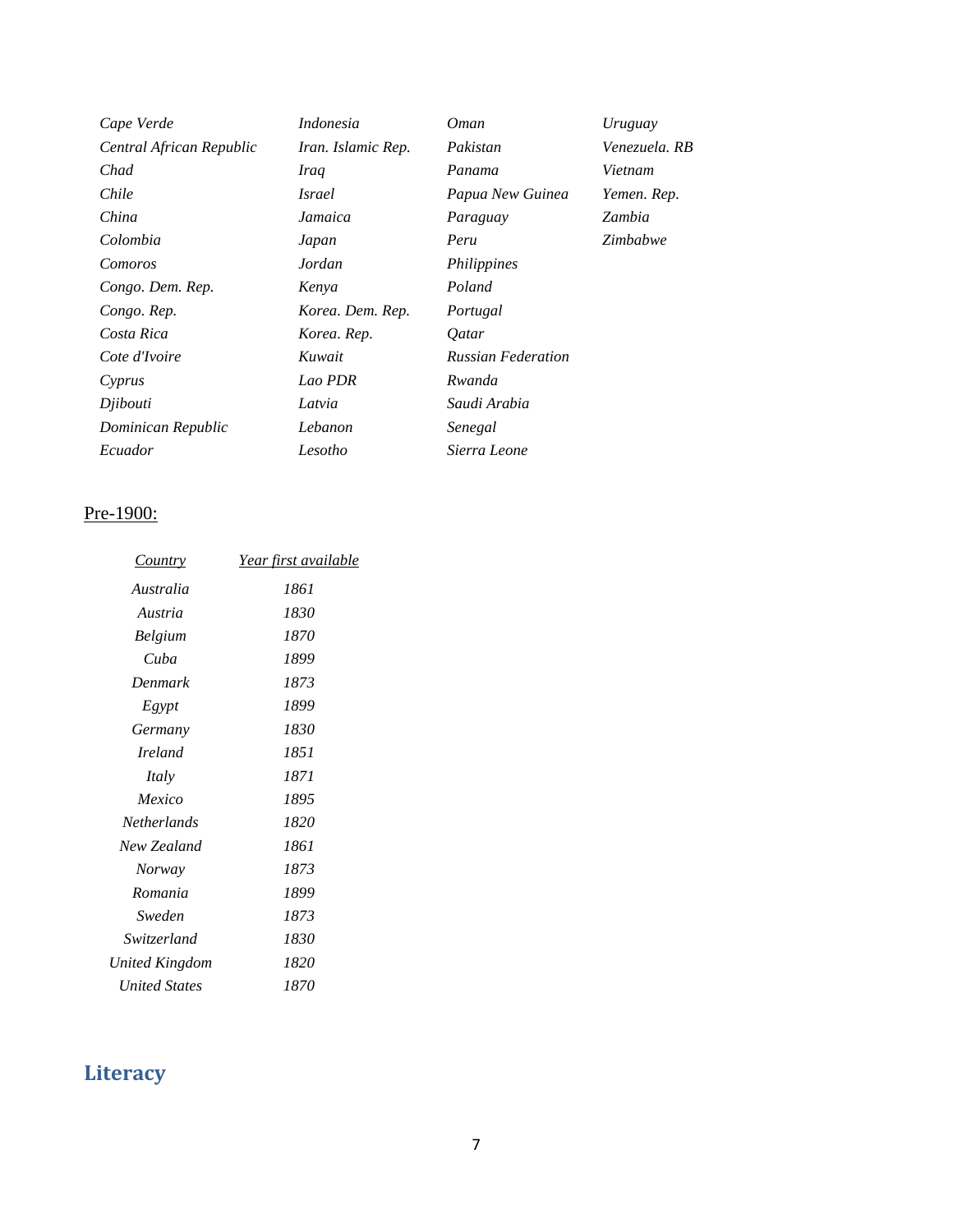The data are mostly from censuses and, therefore, are mostly available in 10-year intervals. The data are interpolated geometrically. The following sources are used: Allen (1991), Flora *et al.* (1983), Flora (1975), Hunter *et al.* (1891), Graff (1987), Schofield (1973), Snyder (1993), UNDP (2011), UNESCO (1953, 1957, 1977) and the UNESCO Institute for Statistics (2005).

#### <span id="page-7-0"></span>**Leader Death**

The leader death variable is a binary indicator equal to 1 if the country has experienced a leader death or exit due to ill health in the preceding decade, and 0 otherwise. Goemans, Gleditsch and Chiozza (2009) constructed Archigos, a database of political leadership identifying, among many other things, the effective leader in each country-year observed. Archigos also provides reasons for the exit of each leader. For a given country, our leader death variable is equal to 1 if in the preceding decade, Archigos lists one or more leaders leaving office due to death or other negative health shock. Archigos provides leadership information as far back as 1875 for some countries. We extend this data collection effort backwards using various works accessed on Google Books and identify 22 previously undocumented leader deaths in the 1820-1875 period. These deaths are listed in the table below.

| Country    | Leader name    | Exit year | Cause of exit                     | Source                     |
|------------|----------------|-----------|-----------------------------------|----------------------------|
| Chile      | Ovalle         | 1831      | Tuberculosis                      | Barros Arana (2000)        |
| Denmark    | Frederick VI   | 1839      | Undetermined illness              | Urban (1840)               |
| Denmark    | Christian VIII | 1848      | Sepsis                            | Christensen (2013)         |
| Denmark    | Rotwitt        | 1860      | Undetermined sudden illness       | Bille (1876)               |
| Turkey     | Mahmud II      | 1839      | Tuberculosis                      | Ágoston and Masters (2009) |
| Turkey     | Abdülmecid I   | 1861      | Tuberculosis                      | Akgündüz and Öztürk (2011) |
| Iran       | Mohammad       | 1848      | Gout                              | Amanat (1997), p. 89       |
| Portugal   | Maria II       | 1853      | Childbirth                        | Encyclopaedia Britannica   |
| Mexico     | Barragán       | 1836      | Stepped down due to grave illness | Filisola (1849)            |
| <b>USA</b> | Harrison       | 1841      | Pneumonia                         | Freidel and Sidey (2006)   |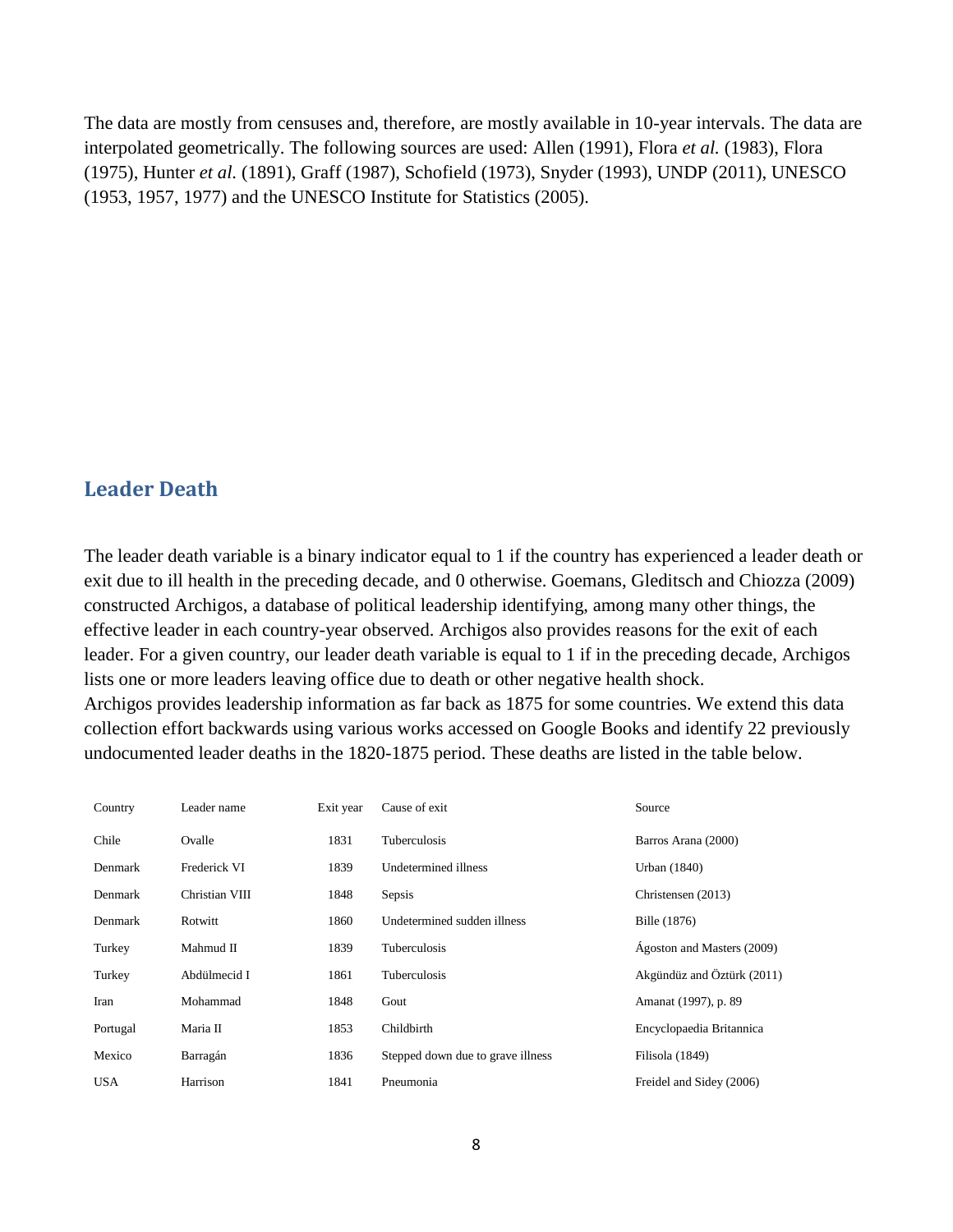| France     | Louis XVIII         | 1824 | Gangrene and other illnesses                                              | Highley (1830), p. 264                      |
|------------|---------------------|------|---------------------------------------------------------------------------|---------------------------------------------|
| Japan      | Ninkō               | 1846 | Undetermined sudden illness                                               | Keene (2013)                                |
| <b>USA</b> | Taylor              | 1850 | Cholera morbus                                                            | Miller Center at the University of Virginia |
| Portugal   | Pedro V             | 1861 | <b>Typhus</b>                                                             | New York Times (1861)                       |
| Spain      | Ferdinand VII       | 1833 | Undetermined illness                                                      | Ovarzun (2008)                              |
| Morocco    | Slimane             | 1822 | Unknown; plague present in country at death                               | Panzac $(2005)$                             |
| Morocco    | Abderrahmane        | 1859 | Old age $(81)$                                                            | The Authors                                 |
| Thailand   | Rama III            | 1851 | Unknown; old age (63); no conspiracy<br>allegations                       | The Authors                                 |
| Thailand   | Rama IV             | 1868 | Malaria                                                                   | van Helden, Dupré and van Gent (2010)       |
| Iran       | Fath-Ali Shah Qajar | 1834 | Unknown; old age (63); no conspiracy<br>allegations                       | The Authors                                 |
| Sweden     | <b>Charles XIV</b>  | 1844 | Stroke                                                                    | Maierhofer, Roesch and Bland (2007)         |
| Sweden     | Oscar I             | 1857 | Too ill to govern until his death in 1959, son<br>Karl XV acted as regent | Scobbie $(2010)$                            |

### <span id="page-8-0"></span>**Distance to the Technology Frontier**

At time  $t$ , the distance to the technology frontier  $DTF$   $_{i,t}$  for country  $i$  is given by:

$$
DTF_{i,t} = \frac{Per\ capita\ GDP_{i,t}}{Per\ capita\ GDP_{j,t}}
$$

where *j* denotes the technology frontier. We take the United Kingdom as the frontier for all observations prior to and inclusive of the year 1900, and the United States as the frontier for all later time periods.

#### <span id="page-8-1"></span>**Genetic Distance**

Data on Genetic Distance is taken from Spolaore and Wacziarg (2009). Refer to Spolaore and Wacziarg (2009) for a detailed description of the measure.

#### <span id="page-8-2"></span>**Inverse Geographic Distance**

The inverse distance (in kilometers) between the most populated cities of the two countries in a dyad. The data stems from the CEPII database (Mayer and Zignago 2011).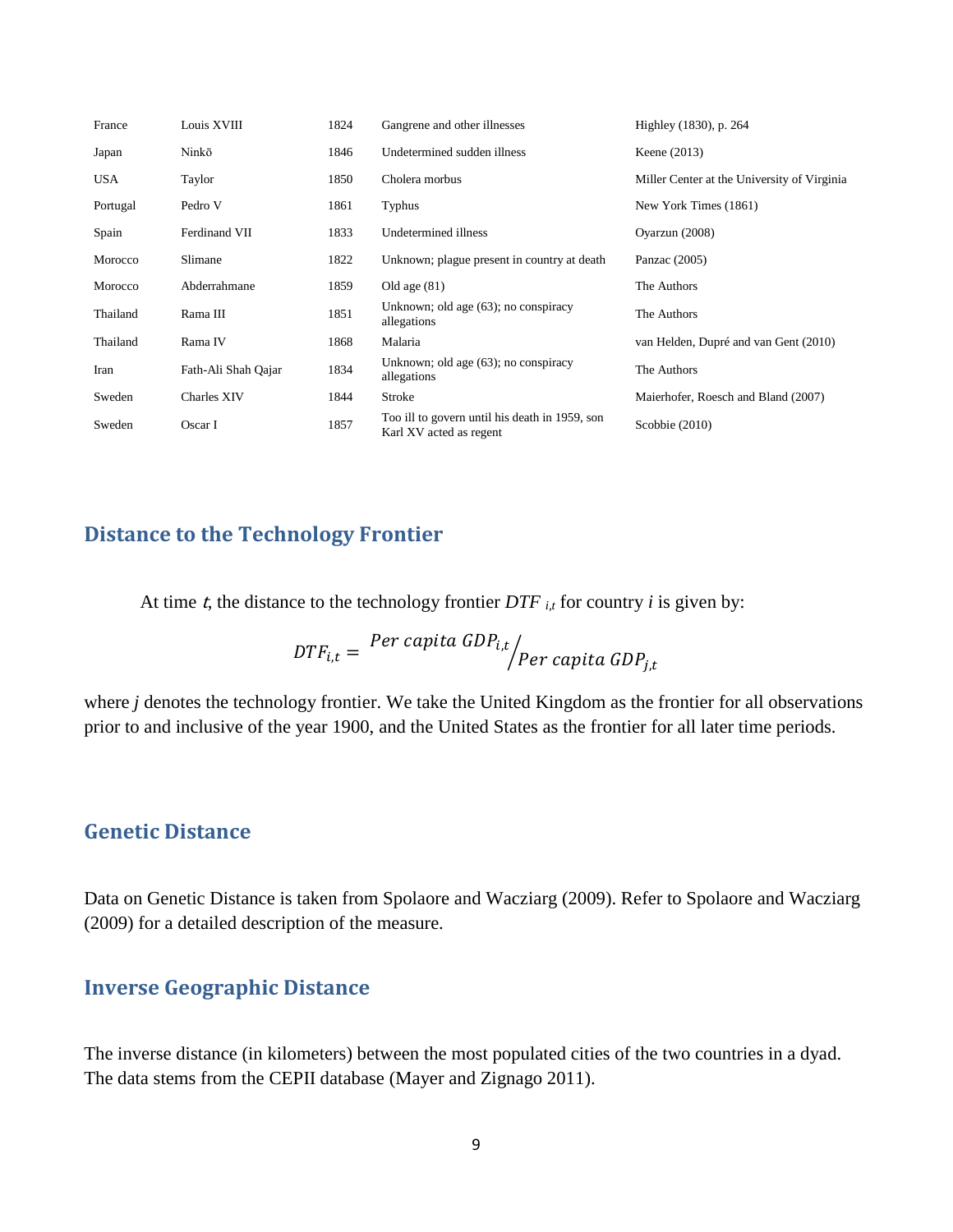## <span id="page-9-0"></span>**Human Capital in the very long run: Years since first university established**

For each country in our sample, we researched the year of establishment of the oldest university. The table below lists the oldest university by country and its year of creation, provided the oldest university was created prior to 1900. Countries that are included in our sample but absent from the table below did not have any universities in 1900.

We compiled these data from numerous sources including Encyclopaedia Britannica, university websites, works accessed on Google Books (with the exception of Porter, 2003) and other sources. A comprehensive reference list is provided at the end of this appendix.

| Country    | Year first<br>university<br>established | University name                                                 | Source                          |
|------------|-----------------------------------------|-----------------------------------------------------------------|---------------------------------|
| Algeria    | 1857                                    | University of Algiers                                           | Zeleza (2006)                   |
| Argentina  | 1613                                    | National University of Córdoba                                  | National University of Córdoba  |
| Australia  | 1850                                    | University of Sydney                                            | University of Sydney            |
| Austria    | 1365                                    | University of Vienna                                            | University of Vienna            |
| Belgium    | 1425                                    | KU Leuven                                                       | <b>KU</b> Leuven                |
| Bolivia    | 1624                                    | Royal and Pontificial Major<br>University of St. Francis Xavier | McGurn Centellas (2008)         |
| Bulgaria   | 1888                                    | University of Sofia                                             | University of Sofia             |
| Canada     | 1663                                    | Université Laval                                                | Encyclopaedia Britannica        |
| Chile      | 1842                                    | Universidad de Chile                                            | Universidad de Chile            |
| China      | 1898                                    | University of Peking                                            | Wang (2010)                     |
| Colombia   | 1580                                    | Saint Thomas Aquinas University                                 | Saint Thomas Aquinas University |
| Costa Rica | 1843                                    | Universidad de Santo Tomas                                      | Universidad de Santo Tomas      |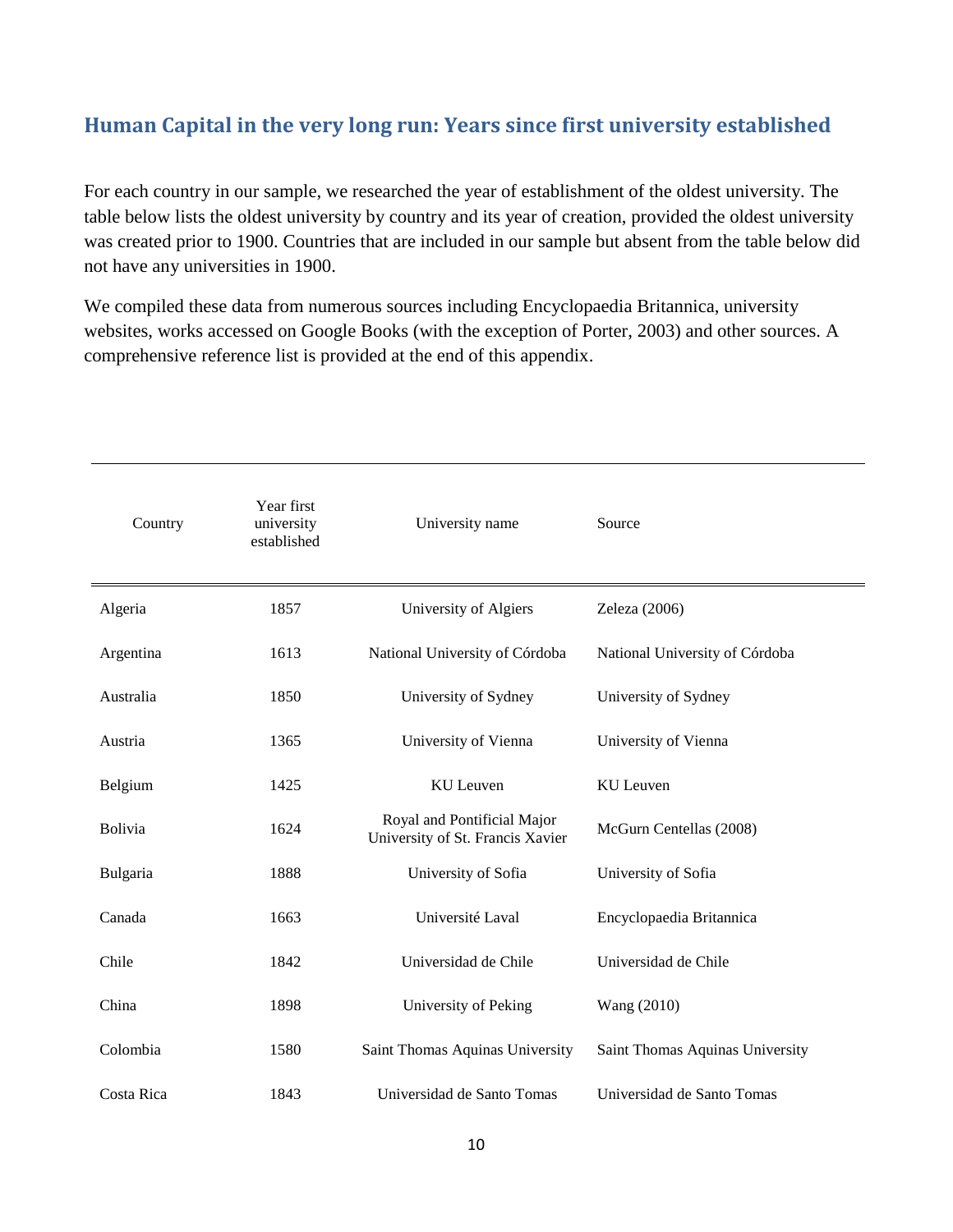| Cuba                  | 1728 | Universidad de La Habana                     | Marist College                         |
|-----------------------|------|----------------------------------------------|----------------------------------------|
| Denmark               | 1479 | University of Copenhagen                     | OECD (2005)                            |
| Dominican<br>Republic | 1538 | Autonomous University of Santo<br>Domingo    | Encyclopaedia Britannica               |
| Ecuador               | 1589 | Central University of Ecuador                | El Comercio (2011)                     |
| Egypt. Arab Rep.      | 988  | Al-Azhar University                          | Encyclopaedia Britannica               |
| El Salvador           | 1841 | University of El Salvador                    | Encyclopaedia Britannica               |
| Estonia               | 1632 | University of Tartu                          | Katsirikou and Skiadas (2010)          |
| Finland               | 1640 | University of Helsinki                       | University of Helsinki                 |
| France                | 1150 | University of Paris                          | Hipple $(2009)$                        |
| Germany               | 1386 | Ruprecht Karl University of<br>Heidelberg    | Ruprecht Karl University of Heidelberg |
| Greece                | 1837 | University of Athens                         | King (2004)                            |
| Guatemala             | 1676 | Universidad de San Carlos de<br>Guatemala    | Encyclopaedia Britannica               |
| Honduras              | 1847 | Universidad Nacional Autónoma<br>de Honduras | Dye and Tyler (1986)                   |
| Hungary               | 1635 | Eötvös Loránd University                     | Kaplan and Baldauf (2005)              |
| India                 | 1818 | Serampore College                            | Serampore College                      |
| Ireland               | 1592 | Trinity College (University of<br>Dublin)    | Thompson (2003)                        |
| Italy                 | 1088 | University of Bologna                        | University of Bologna                  |
| Japan                 | 1858 | Keio University                              | Cassman (2007)                         |
| Korea. Rep.           | 1398 | Sung Kyun University                         | Hoobler and Hoobler (2009)             |
| Lebanon               | 1886 | American University of Beirut                | Gockel and Bruns (1998)                |
| Lithuania             | 1579 | Vilnius University                           | World of Information (2003)            |
| Madagascar            | 1896 | Antananarivo Medical Training<br>Academy     | Zeleza (2006)                          |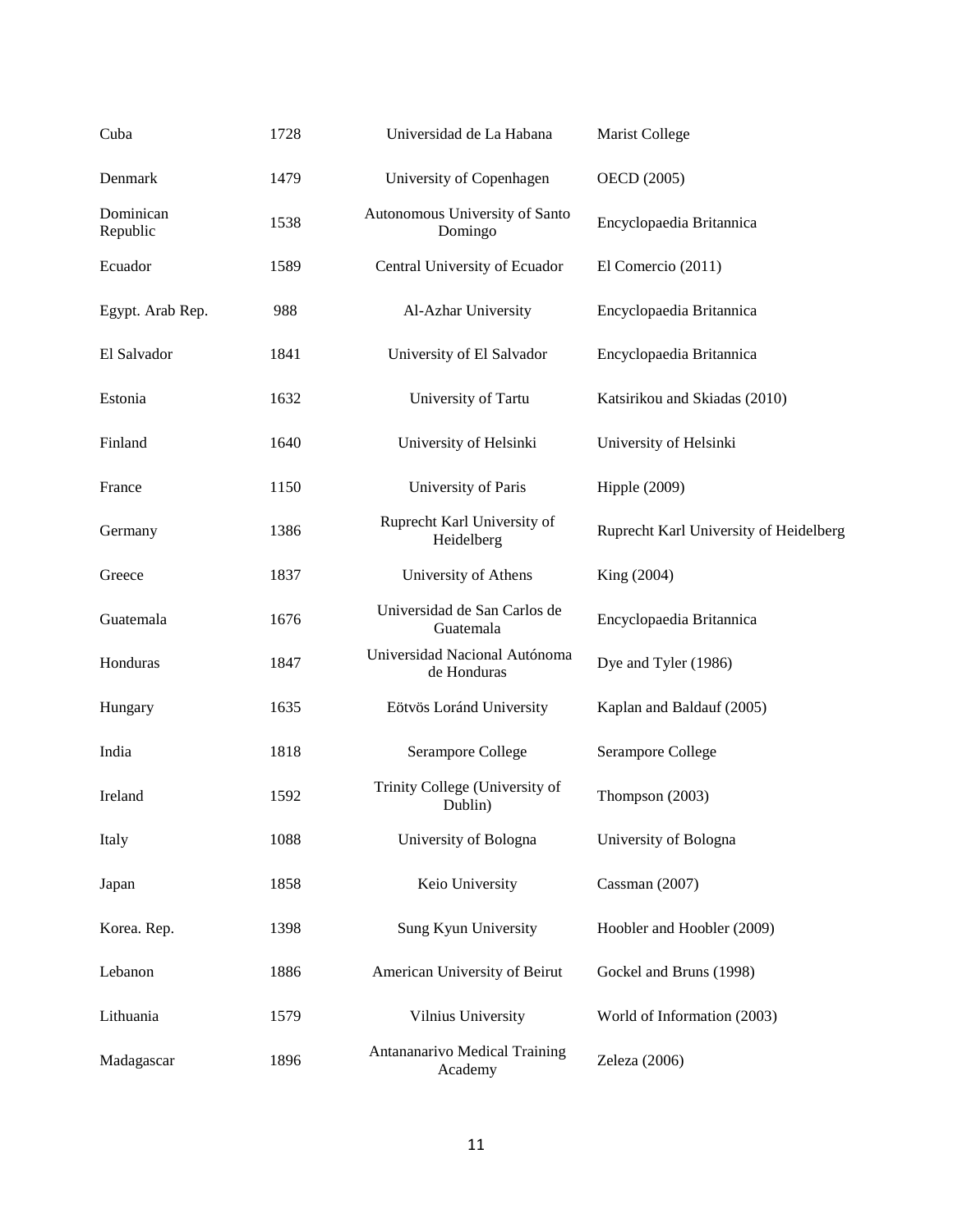| Mexico                | 1551 | National Unversity of Mexico    | Kalman (2008)                                            |
|-----------------------|------|---------------------------------|----------------------------------------------------------|
| Morocco               | 859  | University of Al-Karaouine      | Hipple $(2009)$                                          |
| Netherlands           | 1575 | University of Leiden            | Devine and Summerfield (2013)                            |
| New Zealand           | 1869 | University of Otago             | Edition XII (1996)                                       |
| Nicaragua             | 1812 | National Autonomous University  | Encyclopaedia Britannica                                 |
| Norway                | 1811 | University of Oslo              | Norway: The Official Site in the United<br><b>States</b> |
| Pakistan              | 1882 | University of the Punjab        | Tikekar (2004)                                           |
| Paraguay              | 1890 | National University of Asunción | Encyclopaedia Britannica                                 |
| Peru                  | 1551 | Universidad San Marcos          | Dodson (2009)                                            |
| Philippines           | 1611 | University of Santo Tomas       | Altbach and Hoshino (1995)                               |
| Poland                | 1364 | Jagiellonian University         | Lerski (1996)                                            |
| Portugal              | 1290 | University of Coimbra           | Pease-Watkin and Schofield (2012)                        |
| Romania               | 1860 | University of Jassy             | Andrea (2006)                                            |
| Russian<br>Federation | 1724 | St. Petersburg University       | Bain (2003)                                              |
| Serbia                | 1863 | University of Belgrade          | Encyclopaedia Britannica                                 |
| Sierra Leone          | 1827 | Fourah Bay College              | Jalloh and Falola (2008)                                 |
| South Africa          | 1873 | University of South Africa      | Rosenthal (2013)                                         |
| Spain                 | 1218 | University of Salamanca         | Faiella (2004)                                           |
| Sweden                | 1477 | University of Uppsala           | Gan, Fun and Jermyn (2003)                               |
| Switzerland           | 1460 | University of Basel             | Moeller et al. (2012)                                    |
| Tunisia               | 737  | Ez-Zitouna University           | Porter (2003)                                            |
| Turkey                | 1453 | University of Istanbul          | Vedel (1980)                                             |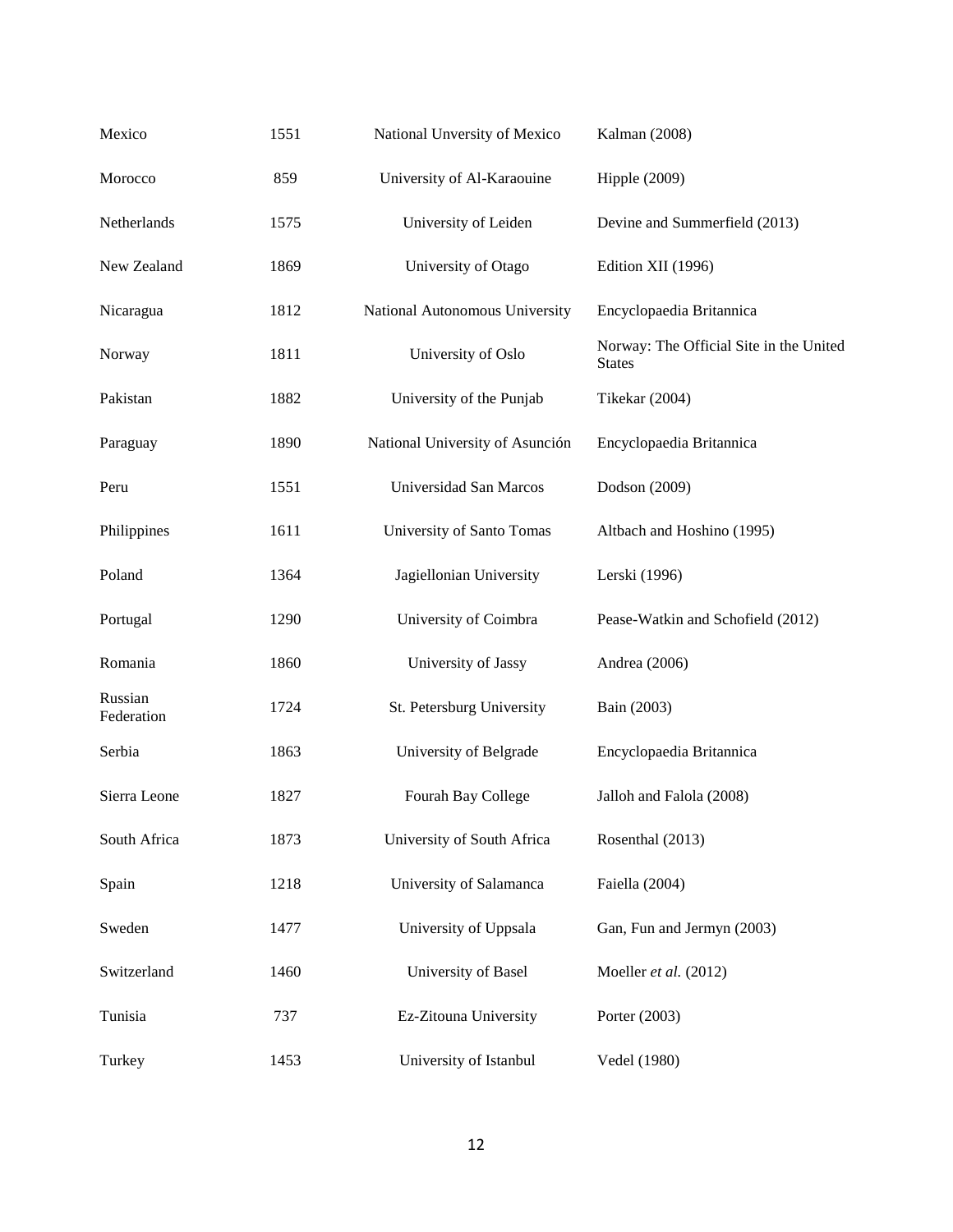| United Kingdom       | 1167 | Oxford University               | Oxford University             |
|----------------------|------|---------------------------------|-------------------------------|
| <b>United States</b> | 1636 | Harvard University              | Devine and Summerfield (2013) |
| Uruguay              | 1849 | University of the Republic      | Encyclopaedia Britannica      |
| Venezuela. RB        | 1721 | Central University of Venezuela | Patil (2012)                  |

### <span id="page-12-0"></span>**Very Long-Run Variables: 1500-2000**

Democracy in the year 2000 is from the Polity IV project (Marshall *et al.*, 2010). The literacy rate in 1900 is from the author's own research as referenced below. The years of independence, constraints on the executive at independence, the fractions of the population of Catholic, Muslim, and Protestant faiths, and GDP per capita in the year 1500 are all from Acemoglu *et al.* (2008).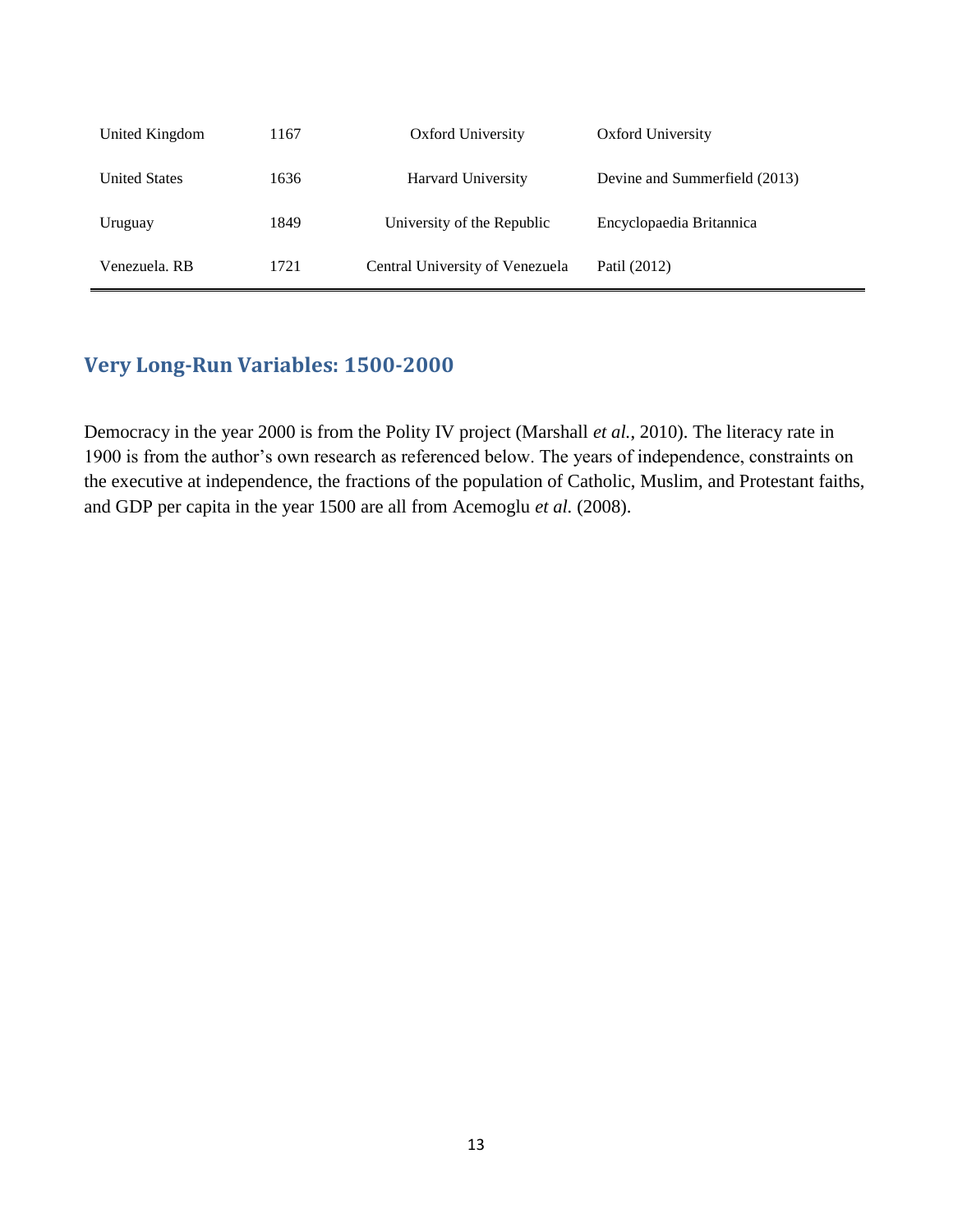#### <span id="page-13-0"></span>**References**

#### <span id="page-13-1"></span>**GDP per capita**

Bolt, J., & van Zanden, J. L. (2013). The First Update of the Maddison Project; Re-Estimating Growth Before 1820. Maddison Project Working Paper 4.

de la Escosura, L. P. (2012). Output per Head in Pre-Independence Africa: Quantitative Conjectures. *Working Papers in Economic History, Universidad Carlos III de Madrid, Departamento de Historia Económica e Instituciones*(wp12-11).

Heston, A., Summers, R., & Aten, B. (2012). Penn World Table Version 7.1. Center for International Comparisons of Production, Income and Prices at the University of Pennsylvania.

Maddison, A. (2006). *The World Ecomomy*. Paris: Organisation for Economic Co-operation and Development.

The Conference Board Total Economy Database, (2013). [http://www.conference](http://www.conference-board.org/data/economydatabase)[board.org/data/economydatabase](http://www.conference-board.org/data/economydatabase)

World Bank (2013). World Development Indicators. Washington, DC: World Bank.

#### <span id="page-13-2"></span>**Democracy**

Brückner, M., & Ciccone, A. (2011). Rain and the Democratic Window of Opportunity. *Econometrica, 79*(3), 923- 947

Marshall, M., Gurr, T., & Jaggers, K. (2010), "Polity IV Project. Polity Regime Characteristics and Transitions, 1800-2009. User's Manual," Center for Systemic Peace (http://www.systemicpeace.org/inscr/p4manualv2009).

#### <span id="page-13-3"></span>**Linguistic Distance and Democracy in Neighboring Countries, Language-Weighted**

Fearon, J. D. (2003). Ethnic and Cultural Diversity by Country. *Journal of Economic Growth, 8*(2), 195-222.

Lewis, P. M. (2009), *Ethnologue: Languages of the World*, Dallas, TX: SIL International.

Putterman, L. & Weil, D. N. (2010). Post-1500 Population Flows and the Long-Run Determinants of Economic Growth and Inequality. *Quarterly Journal of Economics 125*(4), 1627-1682.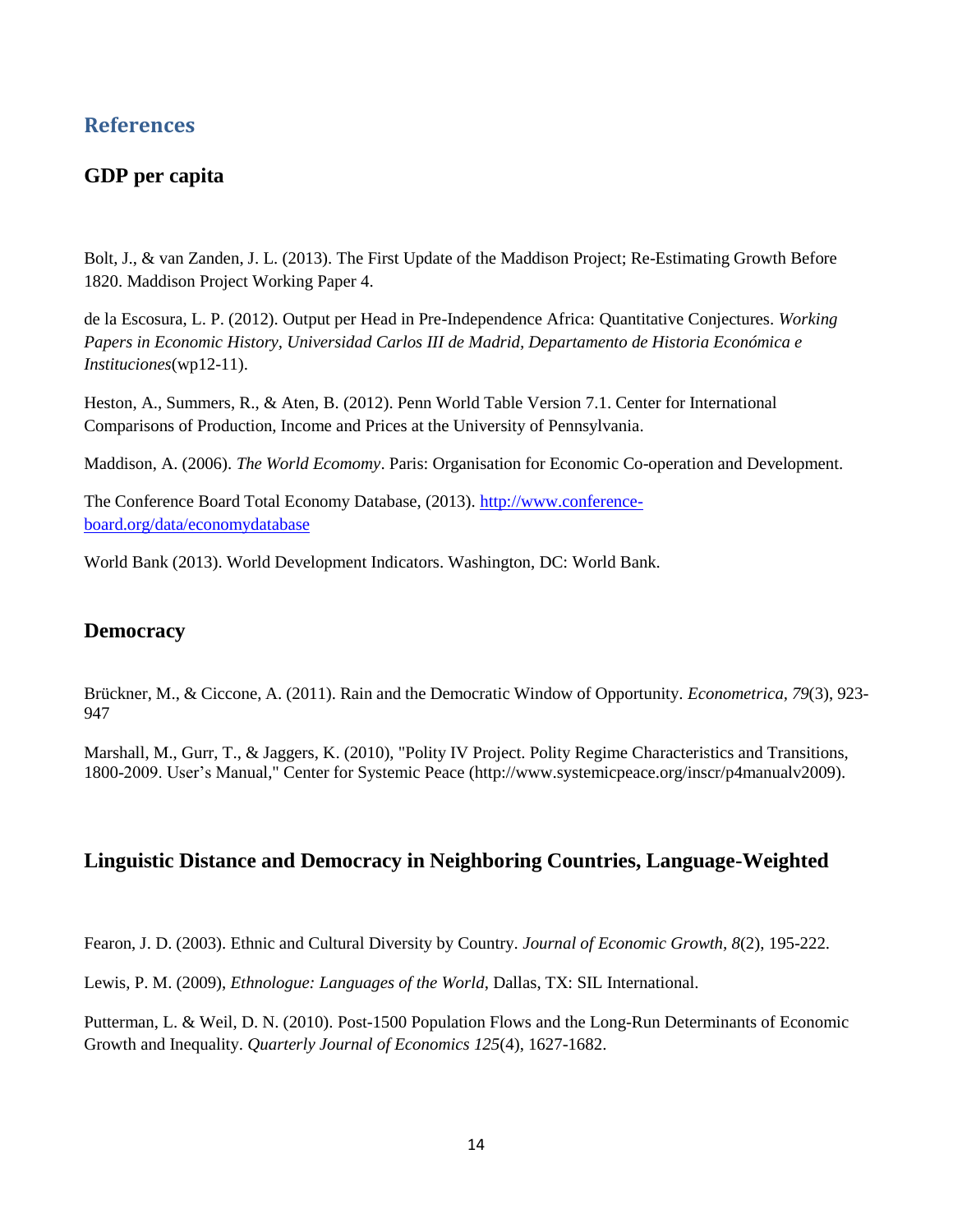#### <span id="page-14-0"></span>**Secondary Attainment**

Morrisson, C., & Murtin, F. (2009). The Century of Education. *Journal of Human Capital, 3*(1), 1-42.

#### <span id="page-14-1"></span>**Literacy**

- Allen, J. S. (1991). *In the Public Eye, A History of Reading in the Modern France: 1800-1940*. Princeton University Press: Princeton.
- Flora, P., Alber, J., Eichenberg, R., Kohl, J., Kraus, F., Pfenning, W., and Seebohm, K. (1983). *State, Economy and Society in Western Europe 1815-1975* - A Data Handbook in two Volumes, Vol. 1, The Growth of Mass Democracies and Welfare States. Campus Verlag Frankfurt, Macmillan Press London, St James Press Chicago.
- Flora, P. (1975). Indikatoren der Modernisierung: ein histor. Datenhandbuch. *Studien zur Sozialwissenschaft* (27). Westdeutscher Verlag.
- Hunter, W., Hance, E., Crawford, E., Magnus, I., and McCathy, E. (1891). *State of Education for the People*. George Routledge and Sons: London.
- Graff, H.J. (1987). *The Legacies of Literacy: Continuities and Contradictions in Western Culture and Society*. Indiana University Press: Bloomington.
- Schofield, R. S. (1973). Dimensions of Illiteracy in England 1750-1850. *Explorations in Economic History*, 10: pp 437-454.
- Snyder, T.D. (Ed), (1993). 120 Years of American Education: A Statistical Portrait. National Center for Education Statistics: Virginia, U.S.A: p. 34.
- UNDP. (2011). United Nations Development Programme Report. Human Development Report (various issues). UNDP.
- UNESCO. (1953). Progress of Literacy in Various Countries. A Preliminary Statistical Study of Available Census Data since 1900. United Nations Educational, Scientific and Cultural Organization: Paris, France.
- UNESCO. (1957). World Literacy at Mid-Century. A Statistical Study. United Nations Educational, Scientific and Cultural Organization: Paris, France.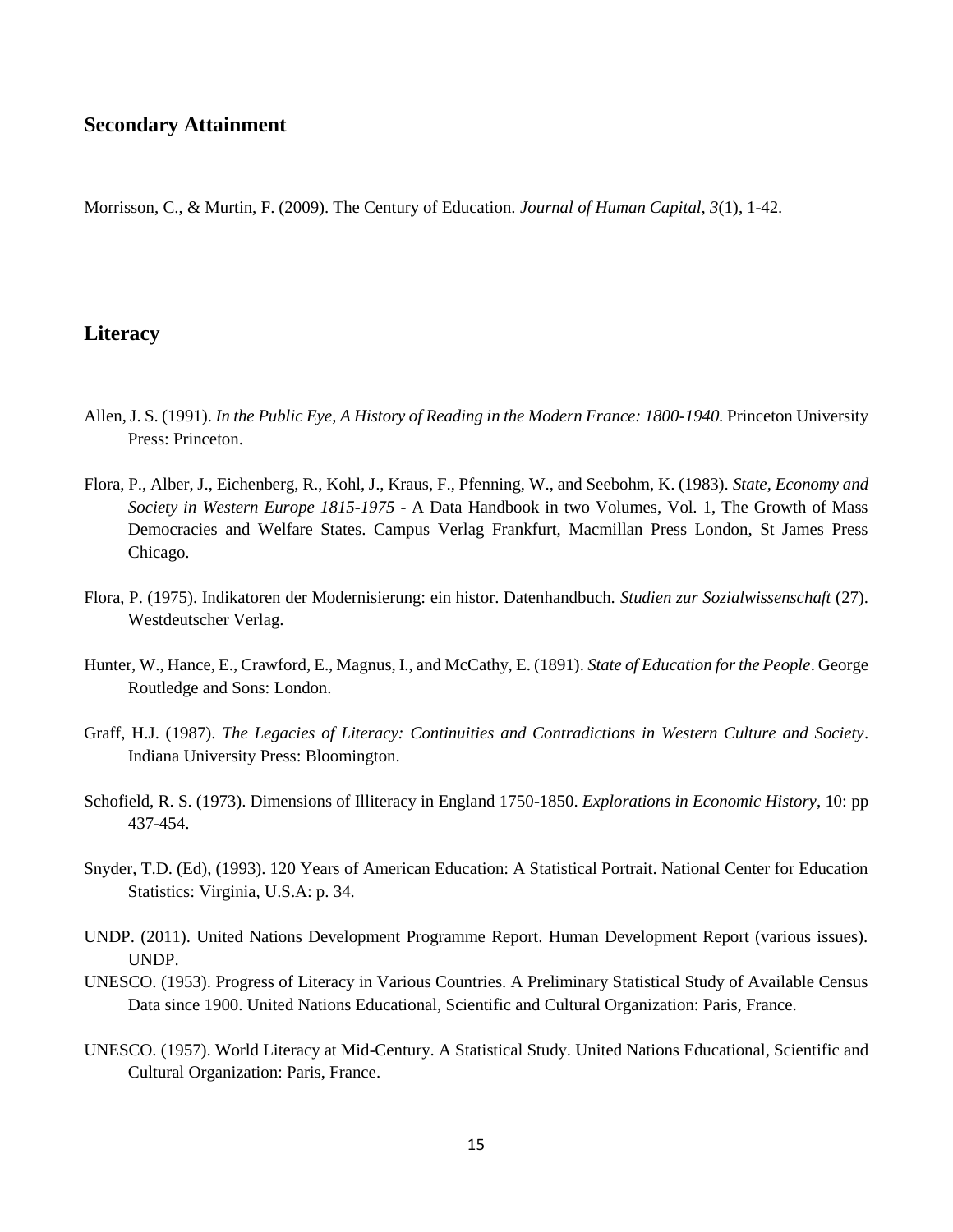UNESCO Institute for Statistics. (2005). Education Statistics: Australia.

UNESCO. (1977). Statistics of Educational Attainment and Illiteracy 1945-1974. UNESCO Statistical Reports and Studies no. 22: Paris, France.

#### <span id="page-15-0"></span>**Other Very Long-Run Variables: 1500-2000**

Acemoglu, D., Johnson, S., Robinson, J. A., & Yared, P. (2008). Income and Democracy. *American Economic Review, 98*(3), 808-842.

Marshall, M., Gurr, T., & Jaggers, K. (2010), "Polity IV Project. Polity Regime Characteristics and Transitions, 1800-2009. User's Manual," Center for Systemic Peace (http://www.systemicpeace.org/inscr/p4manualv2009).

#### <span id="page-15-1"></span>**Leader Death**

Ágoston, G., & Masters, B. A. (2009). Encyclopedia of the Ottoman Empire: Infobase Publishing.

Akgündüz, A., & Öztürk, S. (2011). Ottoman History: Misperceptions and Truths: IUR Press.

Amanat, A. (1997). Pivot of the Universe: Nasir Al-Din Shah Qajar and the Iranian Monarchy, 1831-1896: University of California Press.

Andersen Bille, C. S. (1876). Tyve aars journalistik: bd. Oktober 1855-oktober 1860.

Barros Arana, D. (2000). Historia general de Chile: Parte novena (continuacíon): Editorial Universitaria.

Christensen, D. C. (2013). Hans Christian Ørsted: Reading Nature's Mind. Oxford: Oxford University Press.

Filísola, V. (1849). Memorias para la historia de la guerra de Tejas: I. Cumplido.

Freidel, F., & Sidey, H. (2006). The Presidents of the United States of America. The White House Historical Association

Goemans, H., Gleditsch, K. S., & Chiozza, G. (2009). Introducing Archigos: A Data Set of Political Leaders. *Journal of Peace Research, 46*(2), 183-269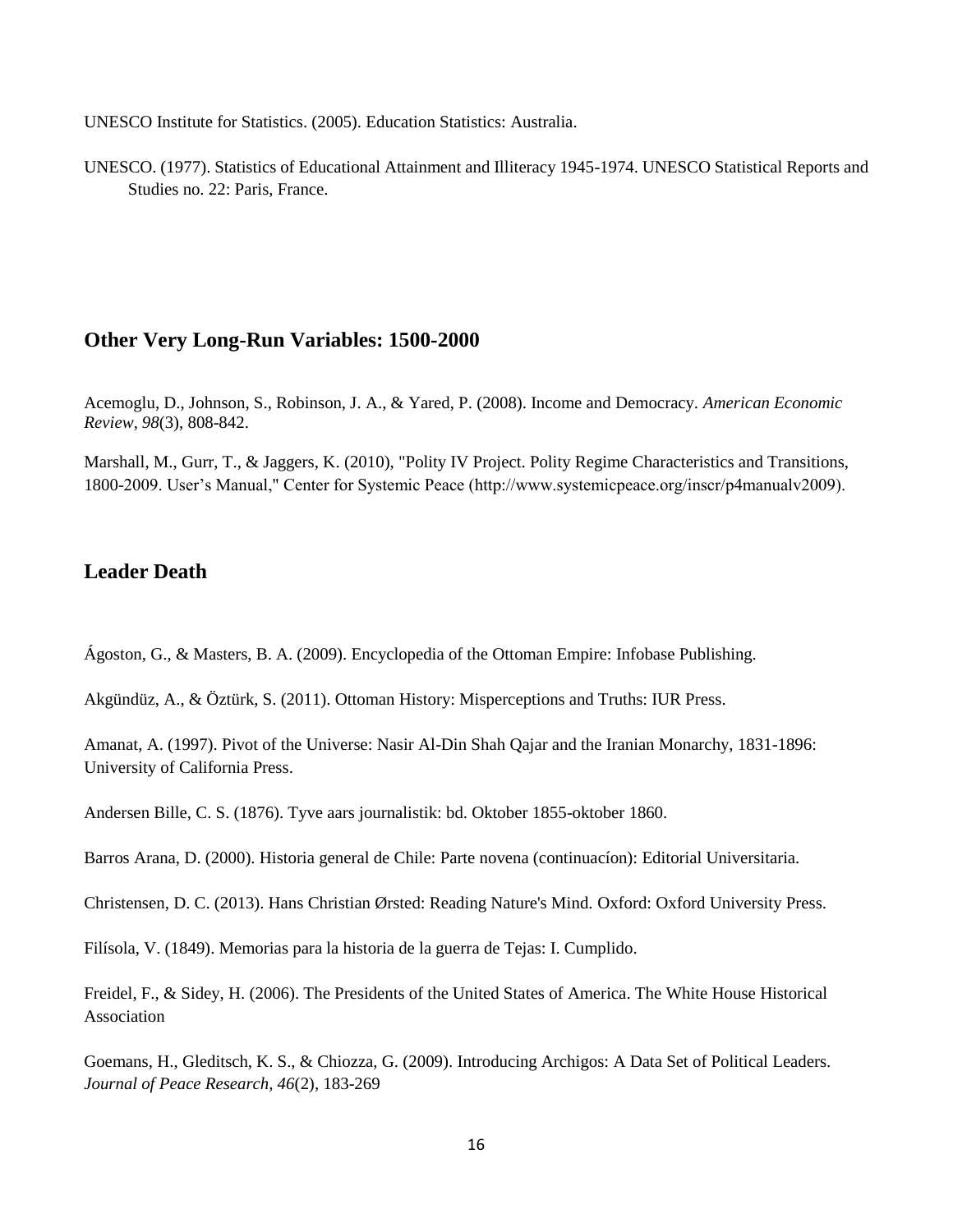van Helden, A., Dupré, S., & van Gent, R. (2010). p. 319, The Origins of the Telescope: Amsterdam University Press.

Highley S. (1830). The Medico-chirurgical Review, Volume 16.

Keene, D. (2013). Emperor of Japan: Meiji and His World, 1852-1912: Columbia University Press.

Maierhofer, W., Roesch, G. M., & Bland, C. (2007). Women against Napoleon: historical and fictional responses to his rise and legacy: Campus Verlag.

Maria II. (2014). In Encyclopaedia Britannica. Retrieved from http://www.britannica.com/EBchecked/topic/364841/Maria-II

Miller Center at the University of Virginia (2014), from http://millercenter.org/president/taylor/essays/biography/6

New York Times (1861), from http://www.nytimes.com/1861/11/25/news/obituary-pedro-v-king-of-portugalgeoffroy-st-hilaire-sir-howard-douglas.html

Oyarzun, R. O. (2008). Historia del carlismo: Editorial MAXTOR.

Panzac, D. (2005). The Barbary Corsairs: The End of a Legend, 1800-1820: BRILL.

Scobbie, I. (2010). The A to Z of Sweden: Rowman & Littlefield.

Urban, S. (1840). The Gentleman's Magazine.

#### <span id="page-16-0"></span>**Genetic Distance**

Spolaore, E. & Wacziarg, R. (2009). The Diffusion of Development. *Quarterly Journal of Economics, 124*(2), 469-529.

#### <span id="page-16-1"></span>**Inverse Geographic Distance**

Mayer, T. & Zignago, S. (2011). Notes on CEPPI's Distance Measures: The GeoDist database, CEPII Working Paper 25, Centre d'Etudes Prospectives et d'Informations Internationales, [http://www.cepii.fr/anglaisgraph/bdd/distances.htm.](http://www.cepii.fr/anglaisgraph/bdd/distances.htm)

#### <span id="page-16-2"></span>**Human Capital in the very long run: Years since first university established**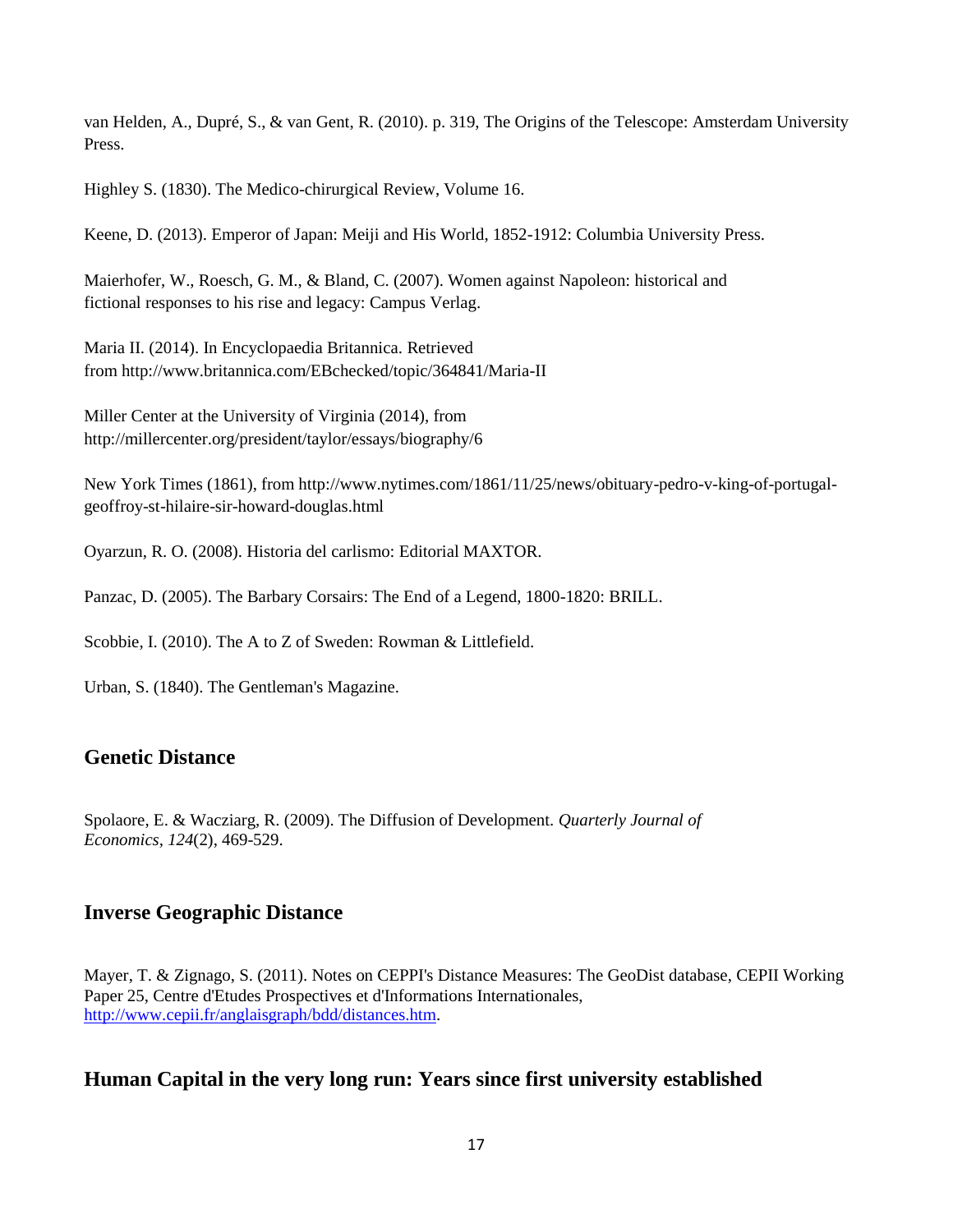al-Azhar University. (2014). In Encyclopaedia Britannica. Retrieved from http://www.britannica.com/EBchecked/topic/46851/al-Azhar-University

Altbach, P. G., & Hoshino, E. S. (Eds.) (1995). International Book Publishing: An Encyclopedia: Taylor & Francis.

Andea, S. (2006). History of Romania: Compendium: Romanian Cultural Institute.

Bain, O. (2003). University Autonomy: Higher Education in Russia Since Perestroika. London: Routledge.

Canada. (2014). In Encyclopaedia Britannica. Retrieved from http://www.britannica.com/EBchecked/topic/91513/Canada

Cassman, M. (2007). Systems Biology: International Research and Development: Springer.

Devine, M. E., & Summerfield, C. (2013). International Dictionary of University Histories. London: Routledge.

Dodson, H. (2009). Becoming American: The African-American Journey. New York: Sterling Publishing Company.

Dominican Republic. (2014). In Encyclopaedia Britannica. Retrieved from http://www.britannica.com/EBchecked/topic/168728/Dominican-Republic

Dye, R.W., & Tyler, L.A. (1986). LAC Regional University Feasibility Study. USAID.

Edition XII (1996). Edition XII: the update, 1997/98. Edition XII Limited.

El Comercio (2011), from http://www.elcomercio.com/quito/universidad-antigua-pais-Quito\_0\_493750639.html

El Salvador. (2014). In Encyclopaedia Britannica. Retrieved from http://www.britannica.com/EBchecked/topic/181798/El-Salvador

Europe Review (2003). 2003/04: The Economic and Business Report. London: Kogan Page Publishers.

Faiella, G. (2004). Spain: A Primary Source Cultural Guide. New York: Rosen Publishing Group.

Gan, D., Fun, D., & Jermyn, L. (2003). Sweden. Singapore: Marshall Cavendish.

Gockel, W., & Bruns, H. (1998). Syria - Lebanon. Cessnock, NSW, Australia: Hunter Publishing

Guatemala. (2014). In Encyclopaedia Britannica. Retrieved from http://www.britannica.com/EBchecked/topic/701217/Guatemala

Hipple, A. S. (2009). The World's Oldest Universities. From http://www.examiner.com/article/the-world-s-oldestuniversities

Hoobler, D., & Hoobler, T. (2009). Confucianism. New York: Infobase Publishing.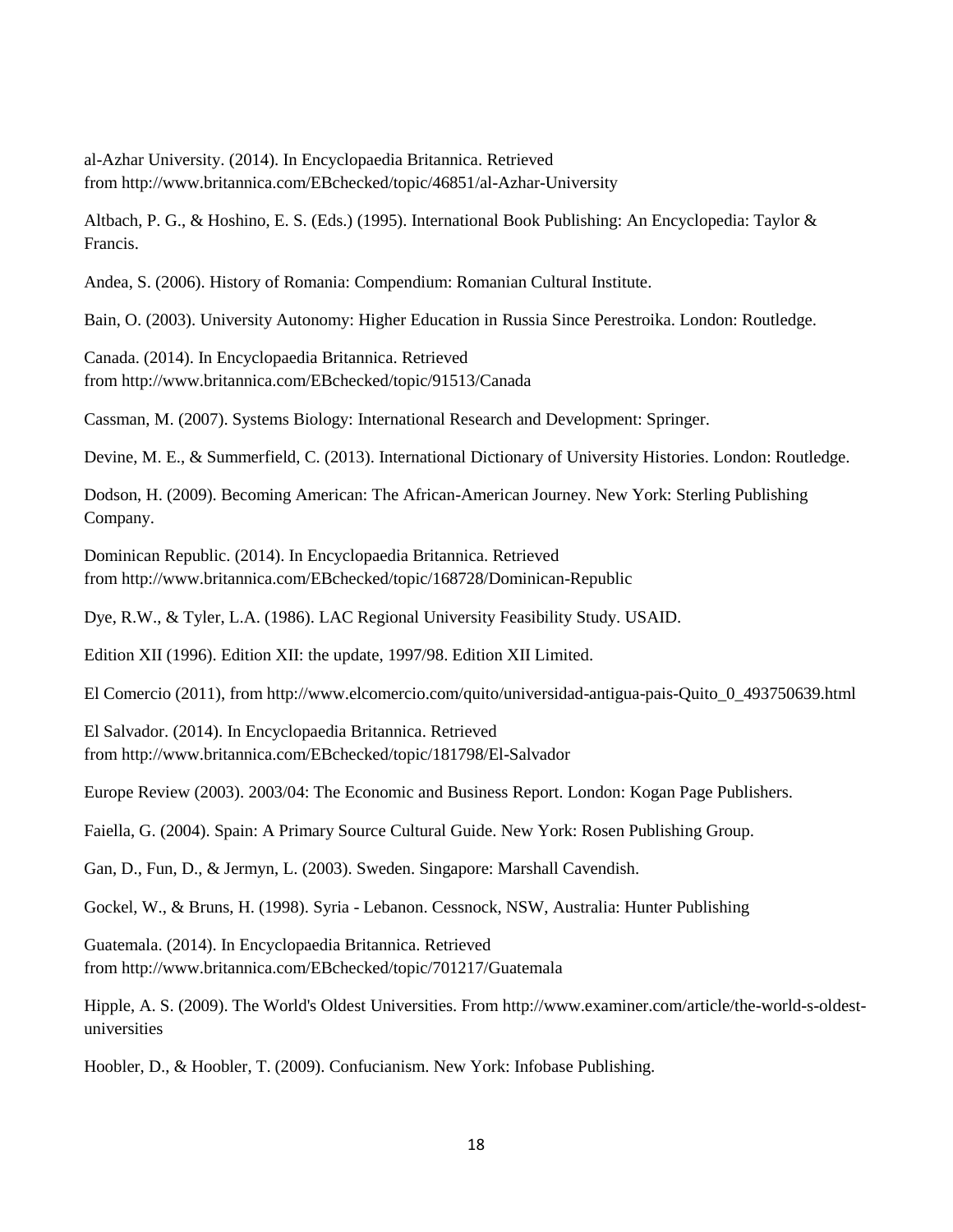Jalloh, A., & Falola, T. (2008). The United States and West Africa: Interactions and Relations. Rochester, NY: University of Rochester Press.

Kalman, B. (2008). Mexico: The People. St. Catharines, Ontario: Crabtree Publishing Company.

Kaplan, R. B., & Baldauf, R. B. (2005). Language Planning and Policy in Europe. Bristol: Channel View Publications.

Katsirikou, A., & Skiadas, C. H. (2010). Qualitative and Quantitative Methods in Libraries: Theory and Applications. Singapore: World Scientific.

King, H. (2004). Health in Antiquity. London: Routledge.

KU Leuven (2014), from http://www.kuleuven.be/about/history-of-ku-leuven

Lerski, J. J. (1996). Historical Dictionary of Poland, 966-1945. Westport, CT: Greenwood Publishing Group.

Marist College (2014), from http://www.marist.edu/international/cuba

McGurn Centellas, K. (2008). For Love of Land and Laboratory: Nation-building and Bioscience in Bolivia. Ann Arbor, MI: ProQuest.

Moeller, J., Huth, T., Hoecherl-Alden, G., Berger, S., & Adolph, W. (2012). Deutsch heute Worktext, Volume 2. Stamford, CT: Cengage Learning.

National University of Córdoba (2014), from http://www.unc.edu.ar/english

OECD (2005). University Education in Denmark. Paris: Organisation for Economic Co-Operation and Development.

Oxford University (2014), from http://www.ox.ac.uk/about\_the\_university/introducing\_oxford/a\_brief\_history\_of\_the\_university/index.html

Paraguay. (2014). In Encyclopaedia Britannica. Retrieved from http://www.britannica.com/EBchecked/topic/442637/Paraguay

Patil, P. N. (2012). Discoveries in Pharmacological Sciences. Singapore: World Scientific.

Pease-Watkin, C., & Schofield, P. (Eds.) (2012). On the Liberty of the Press, and Public Discussion, and Other Legal and Political Writings for Spain and Portugal. Oxford: Oxford University Press.

Porter, R. (Ed.), (2003). The Cambridge History of Science (Vol. 4). Cambridge: Cambridge University Press.

Rosenthal, J. W. (Ed.) (2013). Handbook of Undergraduate Second Language Education. London: Routledge.

Ruprecht Karl University of Heidelberg (2014), from http://www.uniheidelberg.de/university/history/history.html

Saint Thomas Aquinas University (2014), from http://www.ustabuca.edu.co/ustabmanga/historia